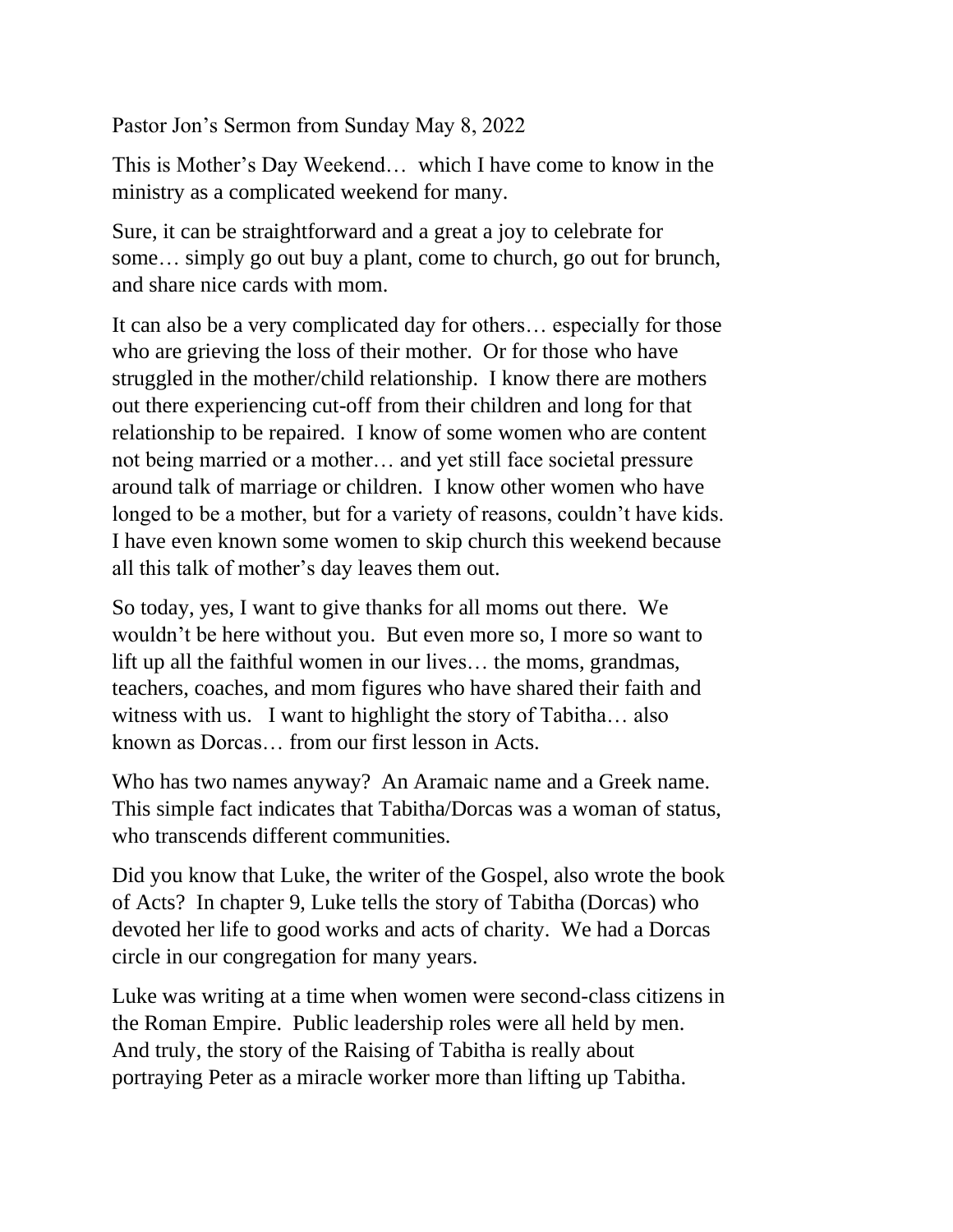But I want to lift her up today. My faith is very much tied to the faithful women in my life.

Tabitha is an important person in the Christian community of Joppa (a port city on the Mediterranean sea… just north of Tel Aviv today). Tabitha's death affects the Christian Community so much that they send two men to bring Peter to her bedside. Tabitha is the only women identified as a disciple in the book of Acts, and the only occurrence of the feminine form of "disciple" in the New Testament. She is known for her good works… but without the title of Deacon in the church. Men who did the same work in Acts of caring for widows were called Deacons. Tabitha never was recognized by this title.

She is simply known for her good works and acts of charity to widows… literally almsgiving. Almsgiving suggested she was a woman of means. Almsgiving means giving out of your wealth to the poor. Her alms to the community of widows she served was that of making clothes.

Tabitha is valued as a philanthropist, a woman, and a probably a widow herself, who takes care of the needy in Joppa out of her own resources. She spends her own money to care for the widows. She is not funded by the church's offering… like the men.

When she dies, many whom she served are weeping. They all gathered around her body bringing clothing Tabitha made for them, and I am sure telling Tabitha stories.

Tabitha's service to the community of widows in Joppa is truly something to be valued as a model of discipleship… especially to the most marginalized in the community. Widows were considered to be the most marginalized community.

This text is an Easter text because Peter came to the place of Tabitha's death and raised her from the dead with a word. This text describes the victory of God and God's people over forces of death. This miracle led many to become believers. And Peter would soon see his mission being expanded to Gentiles. The Holy Spirit will lead the church into new territory.